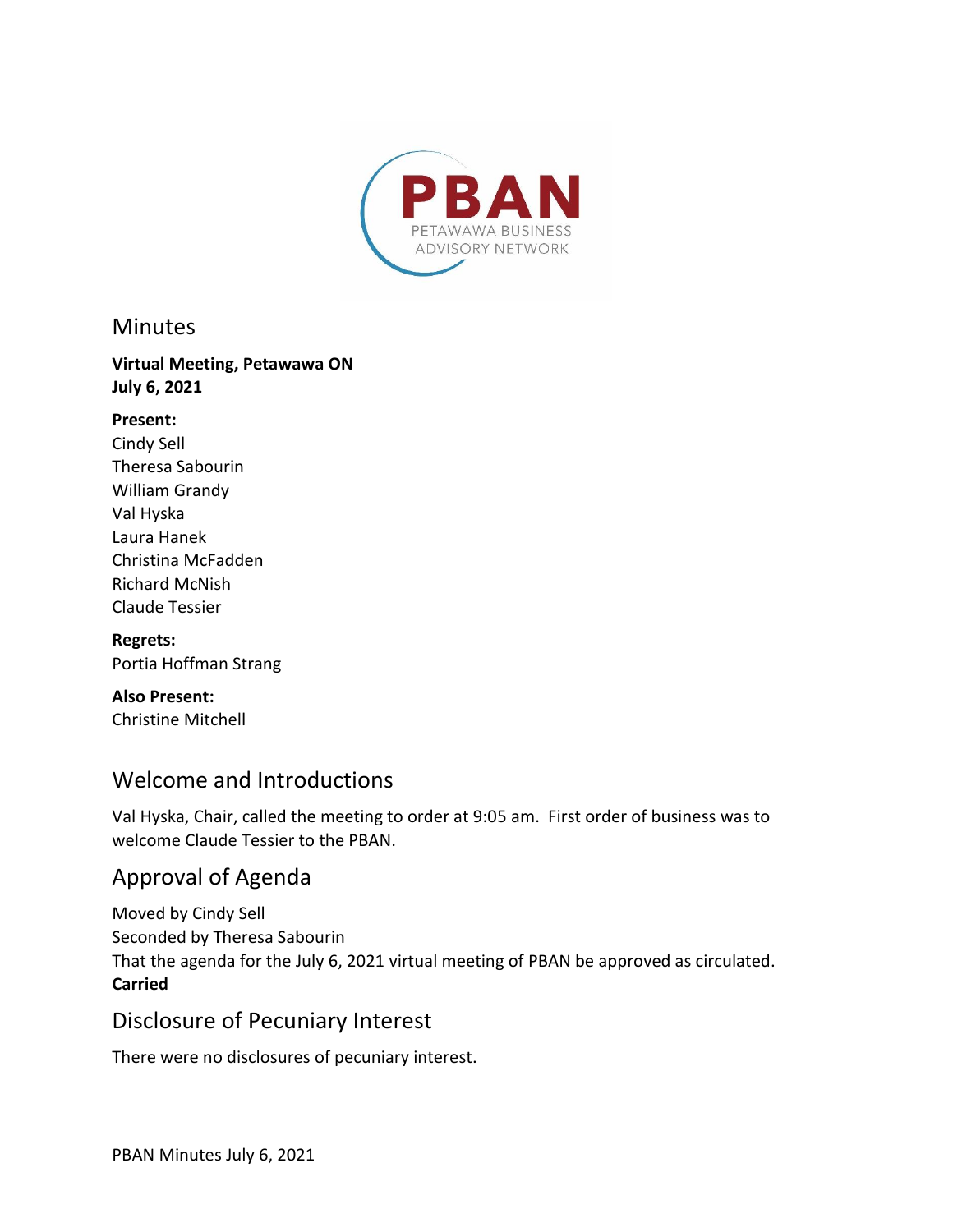# Approval of Minutes

Moved by Christina McFadden Seconded by William Grandy That the minutes of June 1, 2021, be approved. **Carried** 

# Old Business

1. Business Grants and Programs

Christine reported that e-news documents were created and circulated on June 14 and 23<sup>rd</sup>.

- **Digital Main Street:** The government has offered additional funding under the Digital Main Street Program for Service Squad Members. We will look into the opportunity to submit an application.
- **Community Transportation:** The government has extended funding for the Community Transportation program for an additional two years.
- 2. Community Improvement Plan (CIP)

Christine reported that Council received the presentation on the Background CIP and the program development will continue with a Public Municipal Workshop in August. Information about the CIP results of each outcome is available on the municipal website on the [Community Improvement Plan \(CIP\) - The Town of Petawawa](https://www.petawawa.ca/business/economic-development/community-improvement-plan-cip/) page.

#### 3. Staycation Petawawa Program

The Staycation Program launched on July 5<sup>th</sup> with participation options open and available for participation until July 24<sup>th</sup>. The media sponsor for this program is Pure Country 96.7. All the details of the [Staycation Petawawa Program](https://www.petawawa.ca/business/economic-development/staycation-petawawa-promotion/) are available on the municipal website. It is a shop local, shop Petawawa initiative that is designed to encourage people to start engaging in-person shopping with our business community.

### 4. Chamber of Commerce Rapid Antigen Screening Kit Program

The Upper Ottawa Valley Chamber is working with the Arnprior and Renfrew Chambers to roll out the Rapid Antigen Screening program for local businesses. Participation is entirely voluntary and the Chamber is working with businesses as they request this service. Kits were available beginning June 4<sup>th</sup>.

### 5. Petawawa Seasonal Pop Up Container Market

The Petawawa Container Market is up and operating. There are a number of opportunities for participants and thus far the program has been successful in supporting artists, artisans, makers and small businesses to be able to showcase and sell their products and services. Communications and marketing efforts are ongoing. There is a vast amount of one on one connections required to support this new concept and program. Vendor surveys and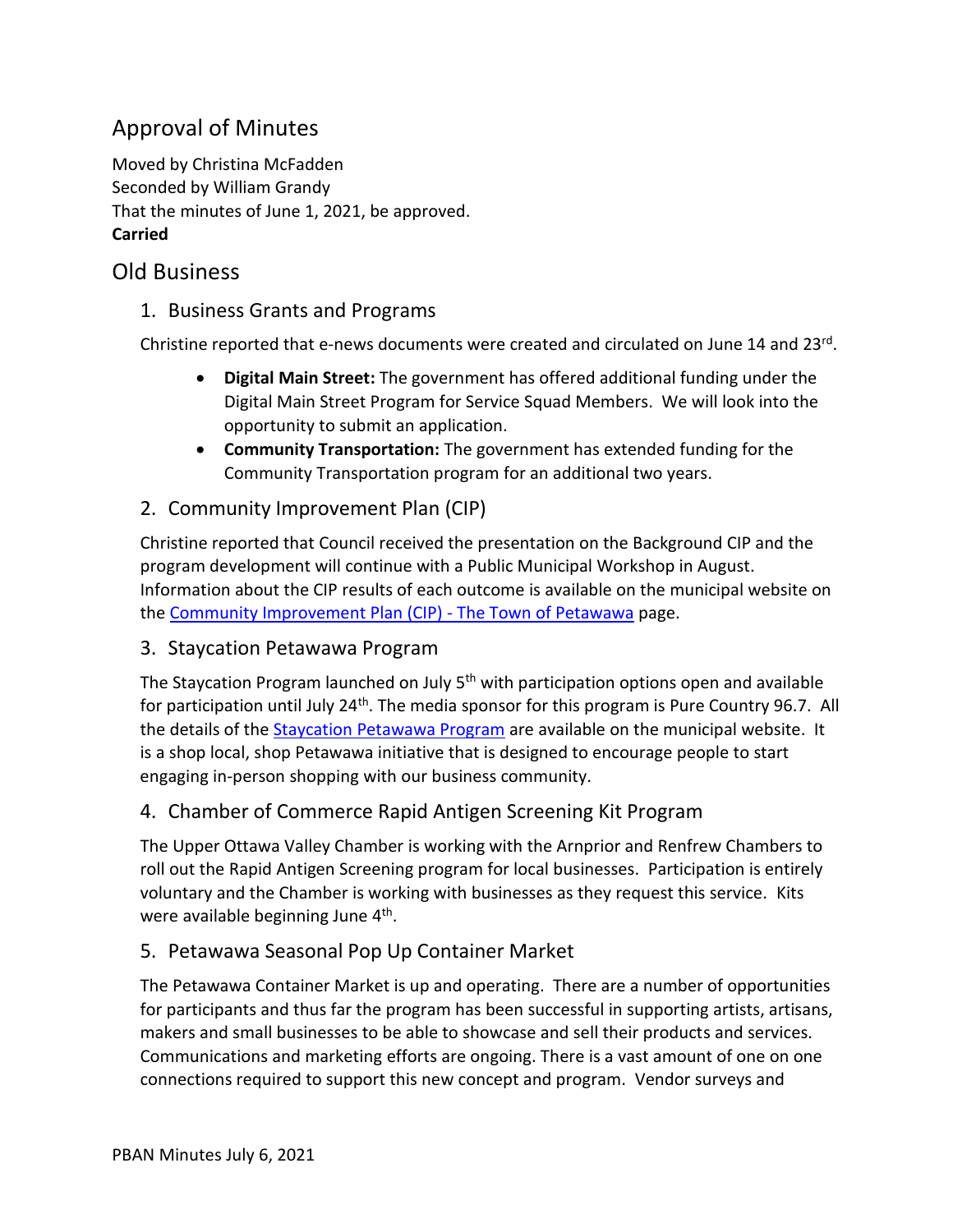feedback is being captured to help shape the Container Market program as we move forward in a subsequent year.

## 6. County of Renfrew (County Road 51) Rehabilitation

A large discussion occurred regarding this project. Frustration was expressed regarding the completion delays and the challenges that businesses and the general public faced. Comments on the County of Renfrew tender award policies were voiced. Christine captured these comments and will share them with the Director of Public Works so they can be forwarded to the County of Renfrew Public Works Department, as project leads.

#### 7. Business Sector Waste Management

A meeting occurred with Val, Elizabeth Graham from the Ottawa Valley Waste Recovery Centre and David Unrau, Director of the Public Works at the Hyska's YIG to review and discuss the specific issues a large commercial location faces with our current waste management program. Val received some resources that will help provide some support to the waste issues identified.

## New Business

No new business was addressed.

### Correspondence

No correspondence was received.

# Information (Business Openings/Milestones/Celebrations)

- Valley Creations opened at 1162 Victoria Street on June  $18<sup>th</sup>$ . Valley Creations works with local and Canadian producers including the products the owner creates herself. We hope to have a Grand Opening with them when more restrictions are lifted.
- McDougall Insurance & Financial opened an office in Petawawa at 1024 Victoria St. A formal grand opening ceremony will occur July 14th gathering restrictions permitting.
- The owner of Safeguard Electric is seeking to establish an additional business at their property. The business registry document is in circulation for department review.
- The owner of the commercial building at 1 Doran Rd. has submitted site plan application documentation to develop a restaurant at this location. Comments were provided back to the applicant.
- Mount Molson Dairy Bar will be opening in the former ski hill chalet. More information to follow as we move through this business registration process.
- $\bullet$  The Shed enjoyed a very successful five year anniversary celebration on July 4<sup>th</sup>.

## Events

The Upper Ottawa River Race and Paddle Festival has been cancelled for 2021. A new Doggy Paddle one day event taking place at Petawawa Point will happen instead on August  $21^{st}$ . This event will be a fundraiser for the OSPCA.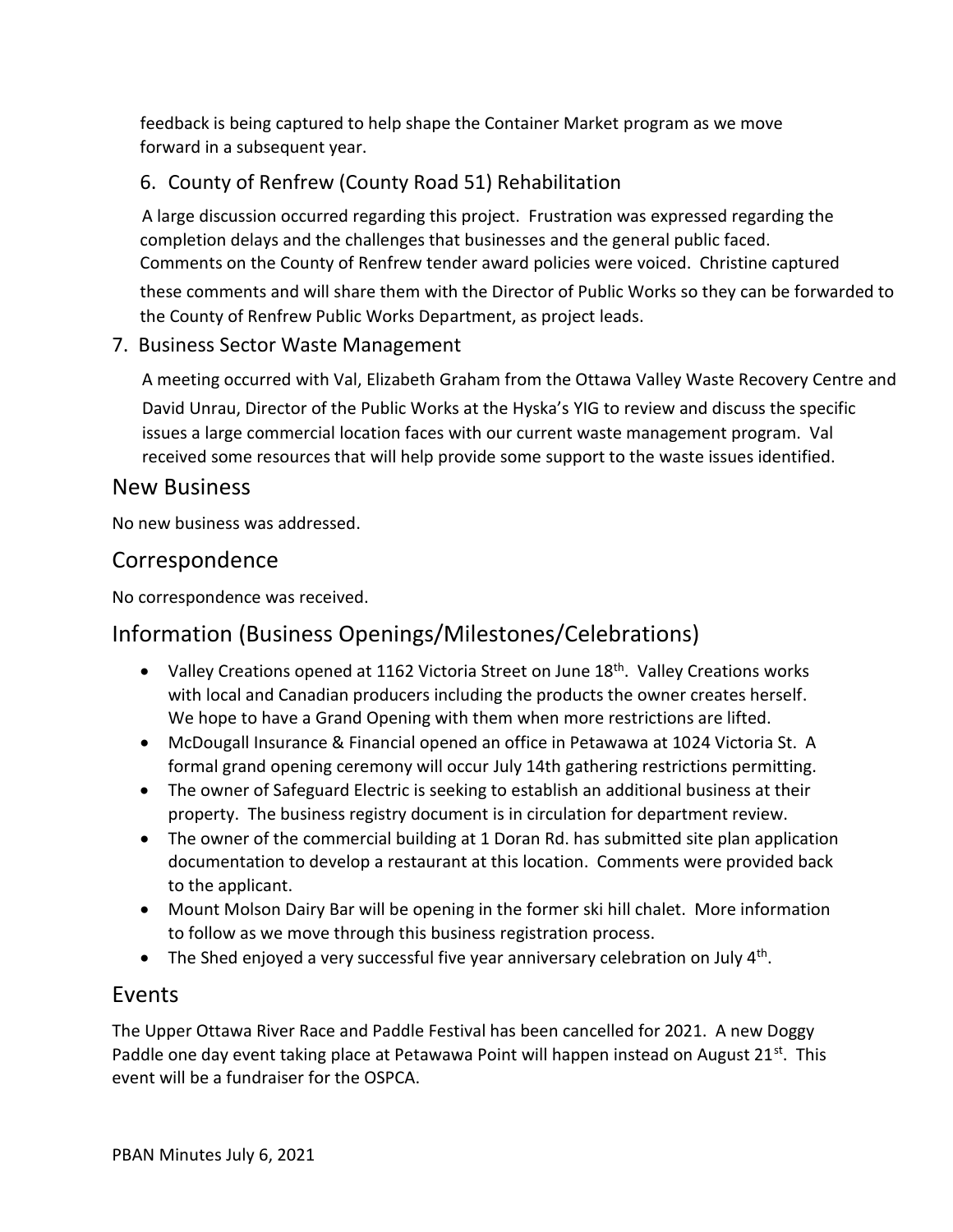September 16 - 18<sup>th</sup> a new series of events will be organized, with musical entertainment, craft beer, local foods and a food truck alley type theme. Attendance limits for each event (4 total) will be capped at 100 participants to ensure safety and compliance with pandemic protocols.

October will see the return of the Petawawa Ramble and Pumpkin Folks festival for its third year.

# Round Table

William shared some of the Shed history and thanked his loyal customers for making his seasonal business so successful. William also spoke of some of the concerns other businesses expressed to him regarding the work associated with the refurbishment of Petawawa Blvd.

Richard reported challenges experienced with the Petawawa Blvd. construction. Dog House Brewing is expanding labels requiring new brewing equipment to meet demand. Richard reported that they have added two new beers to their lineup, Breacher an IPA and Royals a German Wheat. Design of packaging for both beers was artwork created by Laura Hanek.

Theresa indicated that a member of the Accessibility Advisory Committee would be seeking to make a presentation to the PBAN members.

Christina reported that there continues to be an imbalance of employment opportunities to workers seeking employment. Very challenging and unusual times. Business supports are needed now more than ever.

Cindy reported that a total of 34 sales occurred in June and that a listing is on average, 11 days on the market. In June the average home sale was \$414,074. Services associated with moving are a challenge. The moving industry is challenged and not able to keep up with the demand for service. There appears to be a shortage of storage units available in the area. Cindy also noted issues related to departing/retiring doctors in the area.

Laura continues to be very busy with her graphic design contracts. More and more businesses are seeking graphic recordings of workshops.

Val reported that employment is a challenge and she is seeing a concerning trend where students are being offered full time wages to attract them to other employers. Val reported 13 staff departures over last four weeks. Val also cited the high number of ghosting that was happening for scheduled interviews.

Claude provided the members with a review of his military service and affiliation. Claude noted that military reservists have a 3-5 year retention span. Updated medical reports are an obstacle that recruits should get in order prior to enlisting. Transition officers now offer service and share resources with not only assigned transitioning members but their families. Claude indicated that he too will be transitioning out of service in the next few years. Claude is excited to be part of the PBAN and looks forward to fulfilling the role with both his military and his personal interest lens.